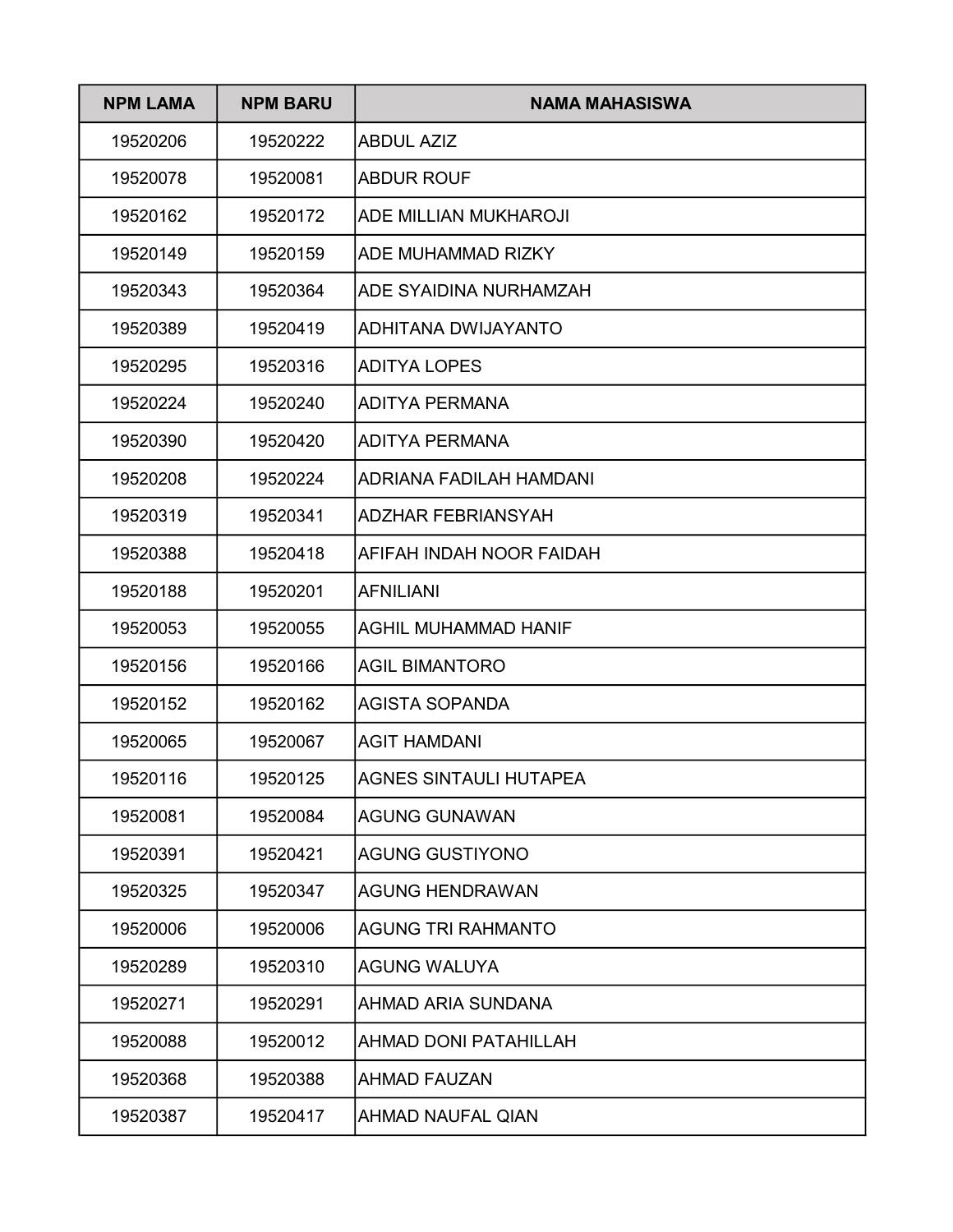| <b>NPM LAMA</b> | <b>NPM BARU</b> | NAMA MAHASISWA                |
|-----------------|-----------------|-------------------------------|
| 19520392        | 19520422        | AHMAD RAFLI PRAPTAMA          |
| 19520393        | 19520423        | IAHMAD RIFA'I                 |
| 19520452        | 19520452        | AHMAD SAHLAN ASIKIN           |
| 19520154        | 19520164        | <b>AHMAD SALIMAN</b>          |
| 19520462        | 19520462        | <b>AHMAD TAJUDIN</b>          |
| 19520073        | 19520076        | <b>AHMAD ZAENUDIN</b>         |
| 19520114        | 19520123        | AHSANU AMAL EFENDI            |
| 19520348        | 19520369        | AI KURNIAWAN                  |
| 19520230        | 19520246        | <b>AI ROSITA</b>              |
| 19520134        | 19520143        | AKBAR PUTRA NUSANTARA         |
| 19520331        | 19520353        | AKMAL MUHAMMAD IKHSAN         |
| 19520266        | 19520286        | <b>ALANIS RAMADANTI</b>       |
| 19520339        | 19520360        | <b>ALBI YASIN</b>             |
| 19520394        | 19520424        | ALDHIRA RIADHDZUL MUNTAHA     |
| 19520136        | 19520145        | IALDI KURNIA SANDI            |
| 19520296        | 19520317        | <b>ALDO ALFIAN FIRMANSYAH</b> |
| 19520384        | 19520410        | ALDO DWI YUDHA                |
| 19520016        | 19520017        | ALFI NUR AFIFAH               |
| 19520303        | 19520324        | <b>ALFIE NUR AFRIALDY</b>     |
| 19520209        | 19520225        | <b>ALFIN</b>                  |
| 19520288        | 19520309        | <b>ALFIN NURCAHYA</b>         |
| 19520022        | 19520023        | ALI KAWANDANA                 |
| 19520080        | 19520083        | <b>ALI RAIHAN PADILAH</b>     |
| 19520495        | 19520495        | ALIF RAFSYAH MAUTHUTHIHONA    |
| 19520395        | 19520425        | <b>ALIFA AURELIA RACHMA</b>   |
| 19520299        | 19520320        | <b>ALVIONA DWI TSANI</b>      |
| 19520345        | 19520365        | ALWI MUHAMMAD SAHIDIN         |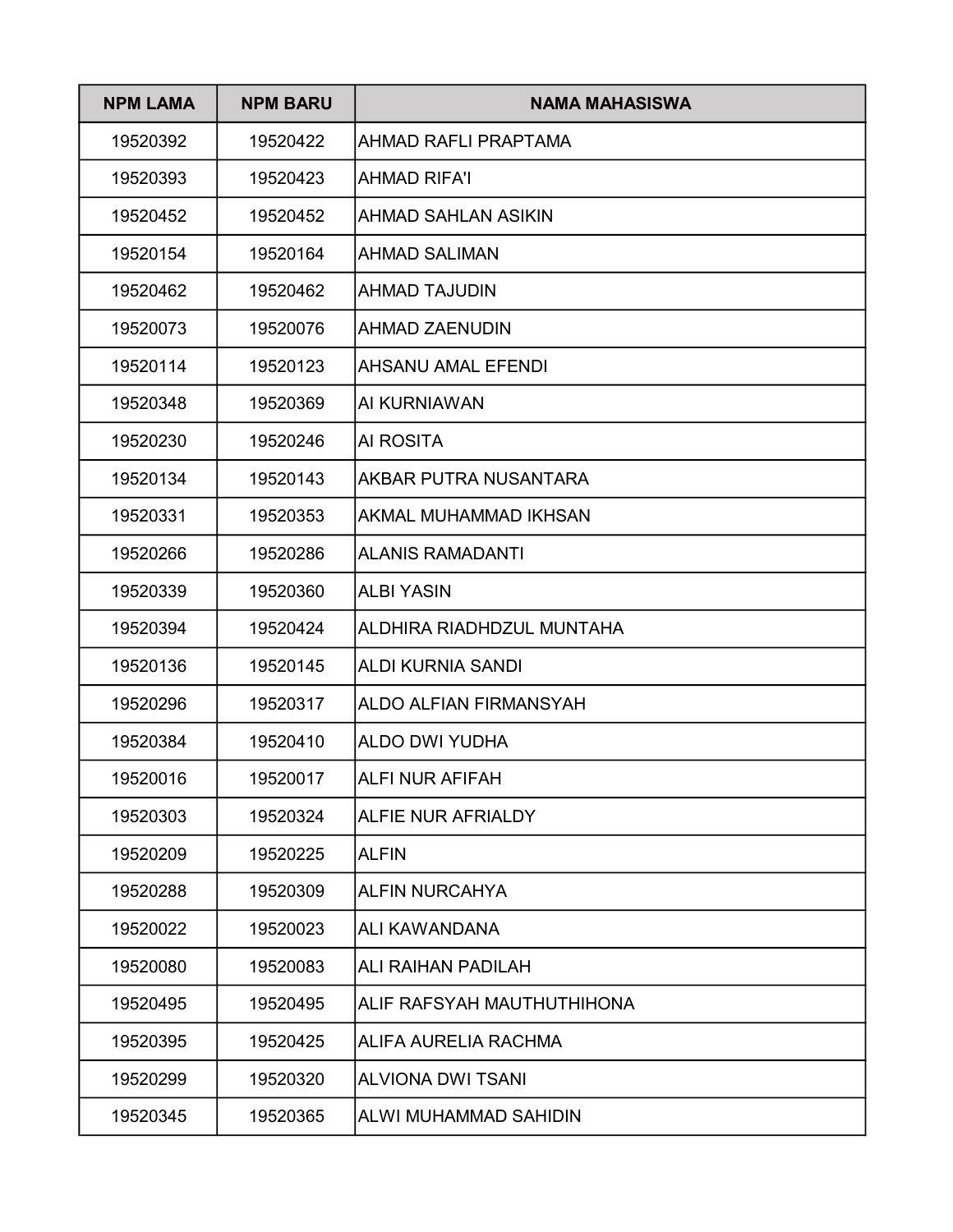| <b>NPM LAMA</b> | <b>NPM BARU</b> | NAMA MAHASISWA                     |
|-----------------|-----------------|------------------------------------|
| 19520475        | 19520475        | <b>ANAS FADHILAH</b>               |
| 19520463        | 19520463        | ANDHIKA NUGRAHA ARI PRATAMA        |
| 19520322        | 19520344        | ANDI IRNA SUSANTI                  |
| 19520195        | 19520210        | ANDINI WULANDARI                   |
| 19520173        | 19520185        | ANDRE ADITYA ANSORI                |
| 19520240        | 19520258        | <b>ANDRI RAMDANI</b>               |
| 19520396        | 19520426        | <b>ANDY SEPTIAN</b>                |
| 19520125        | 19520134        | ANGGA ANDI NUARI                   |
| 19520374        | 19520395        | ANGGI MILLENIA PRATAMA BADRUDIN    |
| 19520397        | 19520427        | ANISTYA TRI JATMIKO                |
| 19520429        | 19520415        | <b>ANNAS HIDAYATULLAH</b>          |
| 19520241        | 19520259        | <b>ANNISA NURUL AISYAH</b>         |
| 19520443        | 19520443        | ARDI FADILAH RAMADHAN              |
| 19520352        | 19520373        | ARDI MAULANA                       |
| 19520493        | 19520493        | <b>ARI KUSUMA</b>                  |
| 19520242        | 19520260        | <b>ARI NUGRAHA</b>                 |
| 19520311        | 19520332        | <b>ARI SUPRIADI</b>                |
| 19520428        | 19520414        | ARI WIBOWO                         |
| 19520111        | 19520120        | <b>ARIA SENA WIRAWAN</b>           |
| 19520071        | 19520074        | <b>ARIS ABDUR RASYID ILHAM</b>     |
| 19520106        | 19520111        | <b>ARYA AJI KUSUMAH</b>            |
| 19520002        | 19520002        | <b>ASEP JUHANDA</b>                |
| 19520262        | 19520282        | <b>ASEP MUMIN NURHUDA</b>          |
| 19520433        | 19520430        | <b>ASEP NURDIN</b>                 |
| 19520449        | 19520449        | <b>ASEP SOPIAN</b>                 |
| 19520146        | 19520146        | <b>ATHALARIK MAULIDIO FERNANDO</b> |
| 19520004        | 19520004        | <b>AVISHA FERONICA</b>             |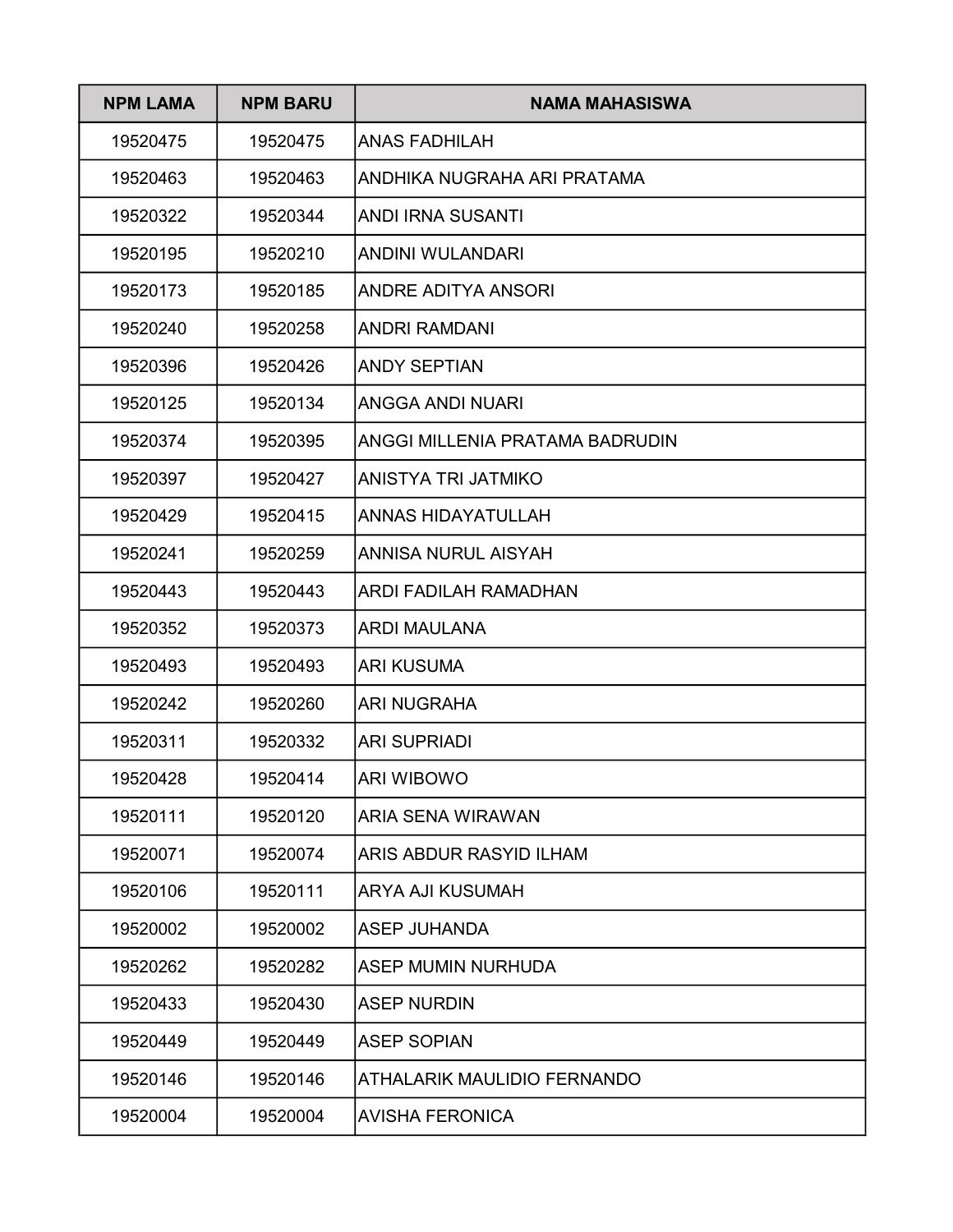| <b>NPM LAMA</b> | <b>NPM BARU</b> | NAMA MAHASISWA                |
|-----------------|-----------------|-------------------------------|
| 19520039        | 19520041        | <b>AYU LESTARI</b>            |
| 19520222        | 19520238        | <b>AYU UTTARI</b>             |
| 19520243        | 19520261        | AZIS MAULANA                  |
| 19520091        | 19520094        | <b>AZKI AHMAD FUAD</b>        |
| 19520439        | 19520439        | AZMAL FAUZAN PUTRA            |
| 19520373        | 19520394        | <b>BANI FIRDAUS</b>           |
| 19520132        | 19520141        | <b>BAYU NUGRAHA</b>           |
| 19520176        | 19520188        | <b>BENI SUGIANTO</b>          |
| 19520305        | 19520326        | <b>BERLIAN MIFTA NURFAIZI</b> |
| 19520223        | 19520239        | BIMA FITRAH SOFYAN M.H.       |
| 19520287        | 19520308        | <b>BIYAN BENY ABIDIN</b>      |
| 19520344        | 19520110        | <b>CANDRA GALIH PRIATNA</b>   |
| 19520037        | 19520039        | <b>CANDRA MOCH RIDWAN</b>     |
| 19520275        | 19520295        | <b>CEPI PURNAMA RAMADANI</b>  |
| 19520234        | 19520252        | <b>CEPI PURNAMA RAMDANI</b>   |
| 19520334        | 19520098        | <b>CHANDRA AGUNG RAMADHAN</b> |
| 19520049        | 19520051        | <b>CHELSEA CORPUTTY</b>       |
| 19520431        | 19520428        | <b>CUCU JUARIAH KURNAESIH</b> |
| 19520185        | 19520197        | <b>DARUS HENDRIANSYAH</b>     |
| 19520063        | 19520065        | <b>DARWIS ADI PRADJA</b>      |
| 19520163        | 19520173        | <b>DASEP JAENUDIN</b>         |
| 19520034        | 19520036        | <b>DEA SOLIHIN</b>            |
| 19520456        | 19520456        | <b>DEDI SOPANDI</b>           |
| 19520333        | 19520355        | DEKA MUHAMMAD TOHA            |
| 19520102        | 19520106        | DEMAS TSAQIF DANISWARA PUTRA  |
| 19520317        | 19520339        | <b>DENDEN PATUROHMAN</b>      |
| 19520167        | 19520177        | <b>DENDI HERMAWAN AKBAR</b>   |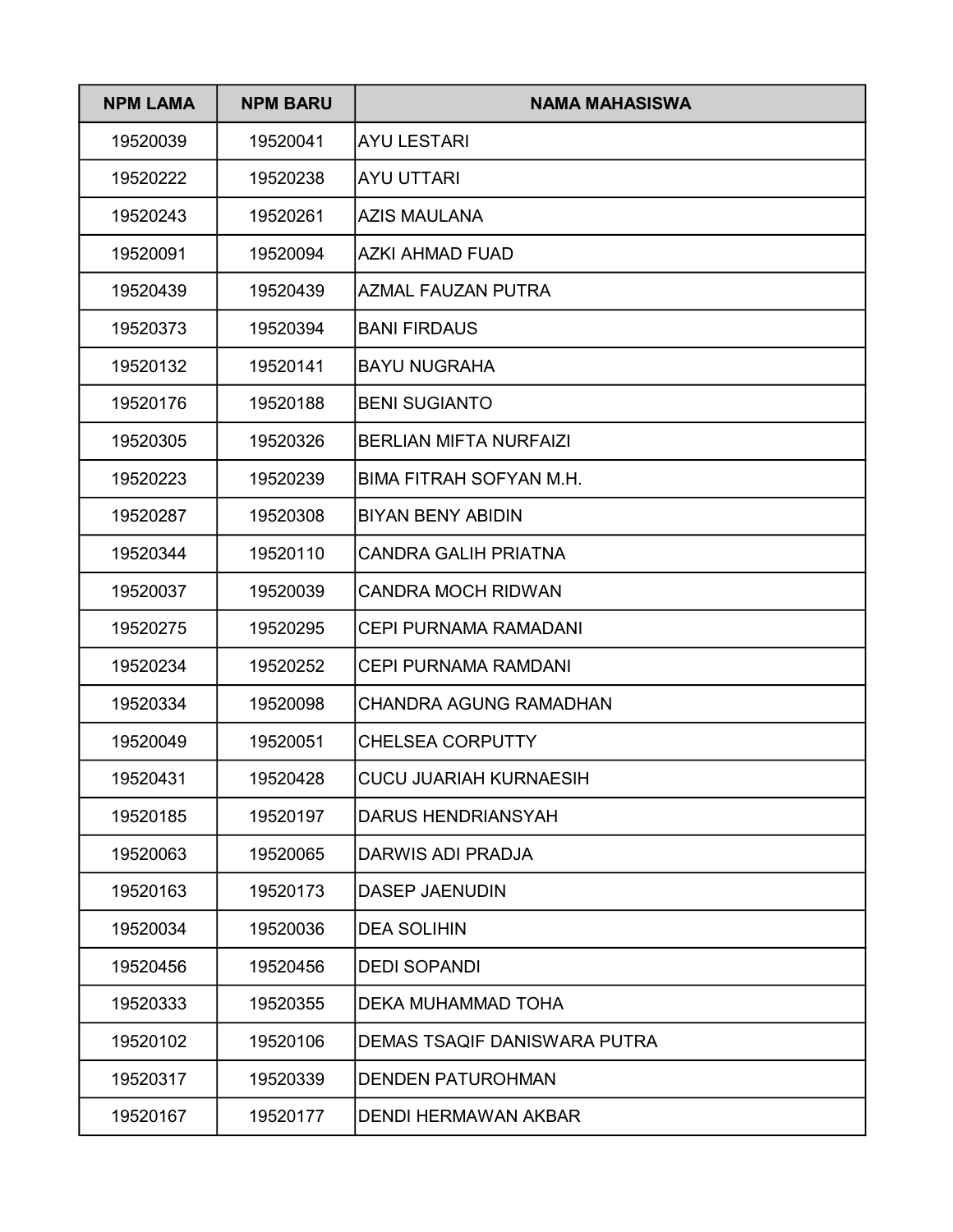| <b>NPM LAMA</b> | <b>NPM BARU</b> | NAMA MAHASISWA               |
|-----------------|-----------------|------------------------------|
| 19520244        | 19520262        | DENDI RAHMAT OKTAVIANSYAH    |
| 19520203        | 19520219        | <b>DENNI</b>                 |
| 19520104        | 19520108        | <b>DEWI SARTIKA</b>          |
| 19520292        | 19520313        | <b>DHEA NURUL FAJRIN</b>     |
| 19520011        | 19520011        | <b>DHI'FAN FAUZAN</b>        |
| 19520031        | 19520033        | DHIKY AIRLANGGA LELONO PUTRA |
| 19520245        | 19520263        | DIANA NURAENI                |
| 19520246        | 19520264        | <b>DIEGA AMAL GHAIDA</b>     |
| 19520369        | 19520389        | DIKA RIZKIYANA ISMAYA        |
| 19520385        | 19520411        | <b>DIKRI YUSRON AFAFA</b>    |
| 19520372        | 19520392        | DIKY ZAKY MUTTAQIEN AMY      |
| 19520126        | 19520135        | <b>DIMAS AGUNG BAGJA</b>     |
| 19520139        | 19520149        | <b>DIMAS ALGI PRADITHYA</b>  |
| 19520013        | 19520014        | <b>DIMAS ARYA ABDILLAH</b>   |
| 19520097        | 19520101        | DIMAS RAMA DANI KARO KARO    |
| 19520277        | 19520297        | <b>DINAN DIFA ARDHAN</b>     |
| 19520032        | 19520034        | DINDA LASTUTIARA RUKMANA     |
| 19520450        | 19520450        | DINI TRI JULIANASARI         |
| 19520444        | 19520444        | <b>DIPA MAZIDAN LATIEF</b>   |
| 19520702        | 19520484        | <b>DWI AGUSTIAWATI</b>       |
| 19520197        | 19520212        | <b>DWIKI RENALDI</b>         |
| 19520084        | 19520087        | <b>DWIKU PERMANA PUTRA</b>   |
| 19520101        | 19520105        | <b>DZUL FAHMI FAUZAN</b>     |
| 19520364        | 19520385        | <b>DZULFIKAR DWI SEPTIAN</b> |
| 19520355        | 19520376        | <b>EDISON ENABERE</b>        |
| 19520398        | 19520431        | <b>EDON BIMANTARA</b>        |
| 19520464        | 19520464        | <b>EGHY AMARULLOH</b>        |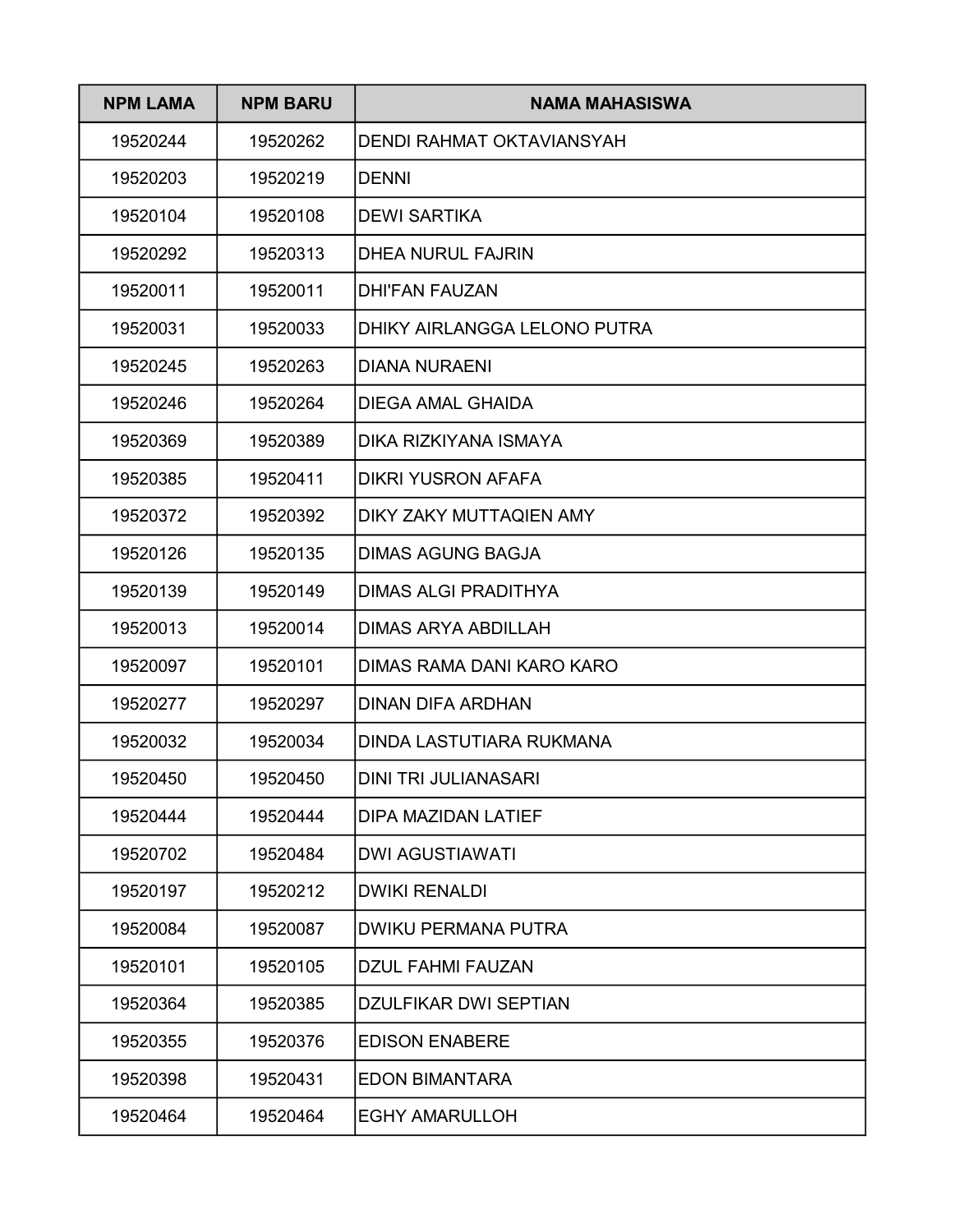| <b>NPM LAMA</b> | <b>NPM BARU</b> | <b>NAMA MAHASISWA</b>                    |
|-----------------|-----------------|------------------------------------------|
| 19520079        | 19520082        | EKA KUSTIYANA CONTEA                     |
| 19520076        | 19520079        | <b>EKO BAMBANG PRAYOGA</b>               |
| 19520483        | 19520483        | EMAN JAMALA PUTRA                        |
| 19520290        | 19520311        | <b>EMAWATI</b>                           |
| 19520365        | 19520386        | ENDAH HARTATI                            |
| 19520150        | 19520160        | ERGI ACHMAD PAHREZI                      |
| 19520309        | 19520329        | <b>ERWIN SETIAWAN</b>                    |
| 19520074        | 19520077        | <b>EXSEL JUANDA</b>                      |
| 19520189        | 19520203        | <b>FACHREZY JABBAR SYACHNIAR SUPENDI</b> |
| 19520300        | 19520321        | <b>FADHIL IRHAM YAHDIAN</b>              |
| 19520399        | 19520432        | FADHIL MUHAMMAD AINU SYAM                |
| 19520228        | 19520244        | <b>FAHLI ALSYAPARI</b>                   |
| 19520465        | 19520465        | <b>FAHMI NURDIN</b>                      |
| 19520177        | 19520189        | <b>FAHRI FATHUROHMAN</b>                 |
| 19520485        | 19520499        | <b>FAHRUL QOIRULKUMAR</b>                |
| 19520466        | 19520466        | <b>FAISAL ALAMSYAH</b>                   |
| 19520302        | 19520323        | <b>FAISAL BAHRUL AZHAR</b>               |
| 19520467        | 19520467        | FAISAL RAMADHAN                          |
| 19520048        | 19520050        | <b>FAISAL SIGIT LUKMANTORO</b>           |
| 19520272        | 19520292        | FAISHAL FADH ABDUL AZIZ                  |
| 19520158        | 19520168        | <b>FAJAR NURUL IHSAN</b>                 |
| 19520360        | 19520381        | <b>FALGI LATANSA ARSANA</b>              |
| 19520400        | 19520433        | <b>FARHAN ALFARIZI</b>                   |
| 19520148        | 19520158        | <b>FARHAN IBNU HIBBAN</b>                |
| 19520107        | 19520116        | <b>FARHAN MUBAROK</b>                    |
| 19520043        | 19520045        | <b>FARHAN NUR ANDIKA</b>                 |
| 19520057        | 19520059        | FARIH MIFTAH ZULHEZA                     |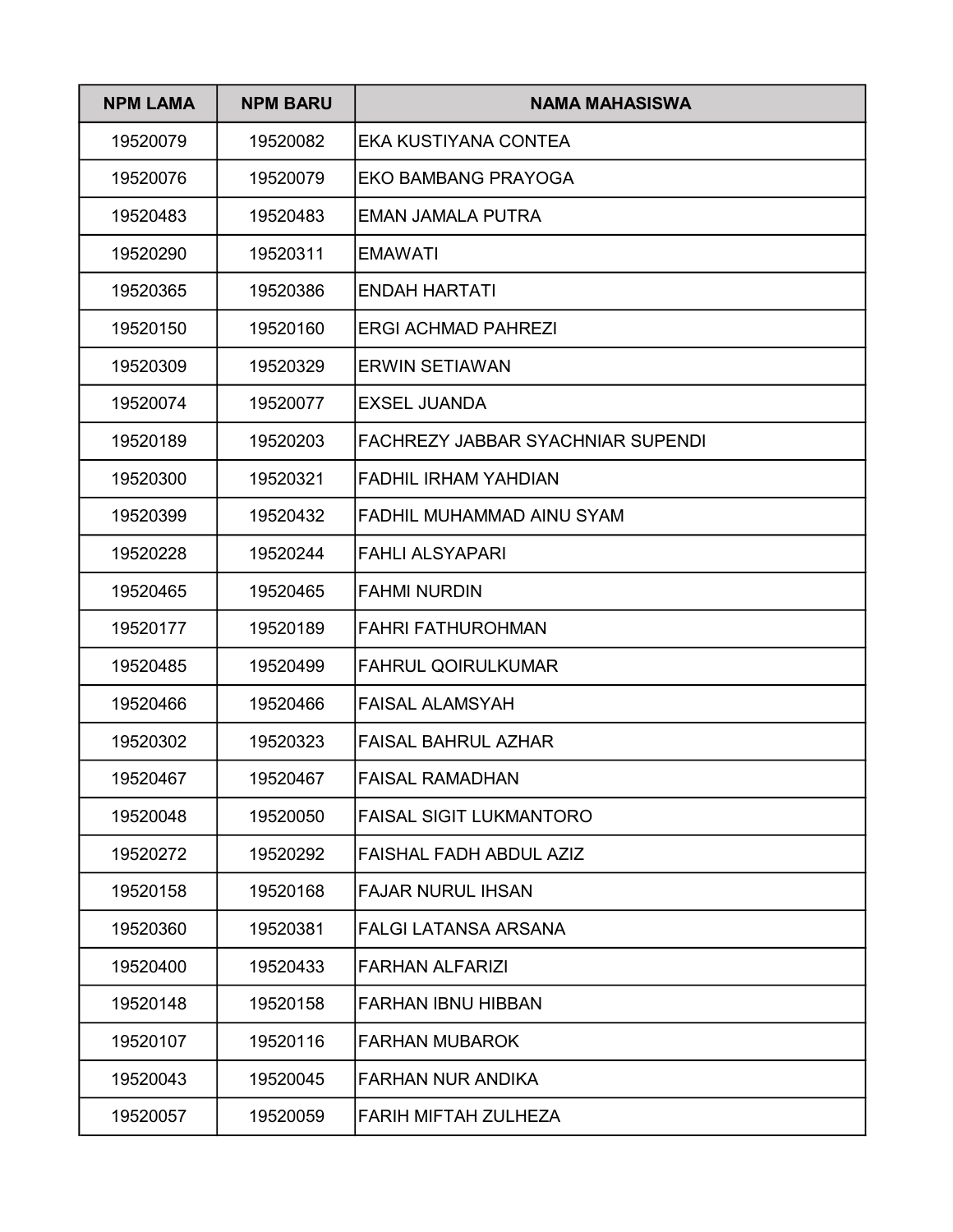| <b>NPM LAMA</b> | <b>NPM BARU</b> | NAMA MAHASISWA                  |
|-----------------|-----------------|---------------------------------|
| 19520170        | 19520180        | <b>FATIHIN NASRIL HAQ</b>       |
| 19520267        | 19520287        | <b>FATIMAH ZAHRO NURAINI</b>    |
| 19520194        | 19520208        | <b>FAUZI PERMANA</b>            |
| 19520484        | 19520500        | <b>FAZRI</b>                    |
| 19520077        | 19520080        | <b>FERDY ARDIANSYAH</b>         |
| 19520247        | 19520265        | FERDY ARDIANSYAH                |
| 19520268        | 19520288        | <b>FERI NOFRIZAL</b>            |
| 19520401        | 19520112        | <b>FICKY FADILLAH</b>           |
| 19520494        | 19520501        | <b>FIKRI HANIF AULIA</b>        |
| 19520375        | 19520396        | <b>FIQIH FEBRIAN PRATAMA</b>    |
| 19520491        | 19520496        | FIRA FIRLIANA YUNITA            |
| 19520233        | 19520251        | FIRMAN NUGRAHA SOPYAN           |
| 19520180        | 19520192        | FIRMAN TIRTA PUJI ILAHI         |
| 19520291        | 19520312        | FIRMANSYAH PRATAMA NURYANA      |
| 19520200        | 19520216        | <b>FITRI DWI KARTIKA</b>        |
| 19520090        | 19520092        | <b>FU'AD HILMY FIRDAUS</b>      |
| 19520248        | 19520266        | <b>GALUH ANGGA PRATAMA</b>      |
| 19520087        | 19520090        | <b>GHANI AHMAD MUNIRUDDIN</b>   |
| 19520330        | 19520352        | <b>GILANG FAATHIR RAMADHAN</b>  |
| 19520324        | 19520346        | <b>GINA MAULIDIYA HUMAIDA</b>   |
| 19520036        | 19520038        | <b>GUNGUN GUNTARA</b>           |
| 19520249        | 19520267        | <b>HAMDAN PARID</b>             |
| 19520340        | 19520361        | <b>HANIF FATURRAHMAN</b>        |
| 19520341        | 19520362        | <b>HARUN FIRDAUS</b>            |
| 19520298        | 19520319        | <b>HASYA TAUSHIYAH</b>          |
| 19520402        | 19520434        | <b>HENDRIK CENCEN HENDRIANA</b> |
| 19520210        | 19520226        | <b>HERU TAMAM</b>               |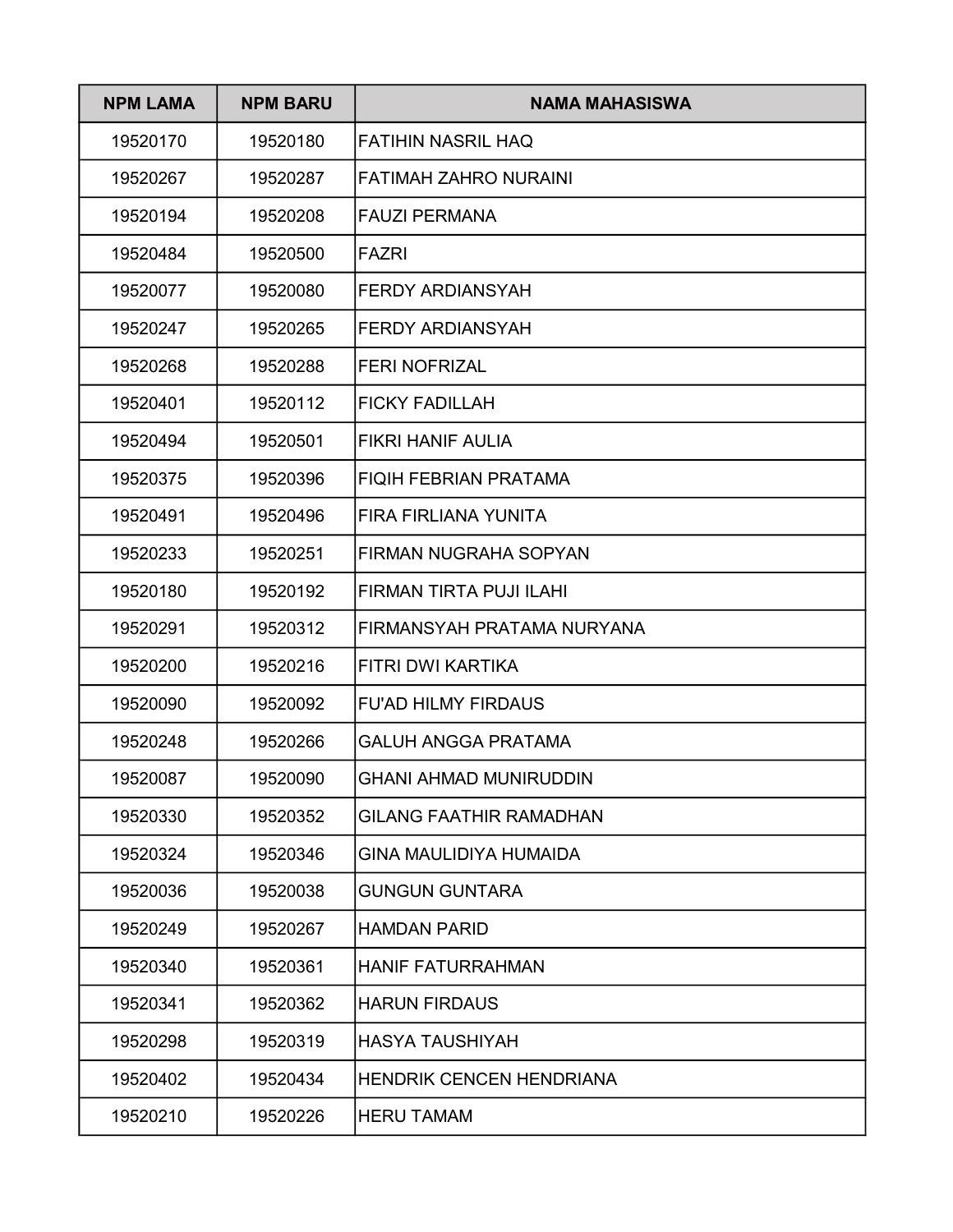| <b>NPM LAMA</b> | <b>NPM BARU</b> | <b>NAMA MAHASISWA</b>           |
|-----------------|-----------------|---------------------------------|
| 19520281        | 19520301        | <b>HESTY NURWULANDARI</b>       |
| 19520186        | 19520198        | HIKMAH MAULANA FADILLAH         |
| 19520178        | 19520190        | <b>HILMAN FIRMANSYAH</b>        |
| 19520316        | 19520338        | <b>IBRAHIM</b>                  |
| 19520024        | 19520025        | <b>IBROHIM MUWAHID ABDULLAH</b> |
| 19520196        | 19520211        | <b>IGNES DELANIS ZEBUA</b>      |
| 19520326        | 19520348        | <b>IKA MONIKA</b>               |
| 19520426        | 19520409        | <b>IKBAL MAULANA MUSTOPA</b>    |
| 19520800        | 19520486        | <b>IKHFAL SYAHBANI</b>          |
| 19520486        | 19520502        | <b>ILHAM</b>                    |
| 19520030        | 19520032        | <b>ILHAM BAHRUL ULUM</b>        |
| 19520143        | 19520153        | ILHAM FADILAH RAMADHAN          |
| 19520403        | 19520435        | <b>ILHAM HIDAYATULLAH</b>       |
| 19520250        | 19520268        | <b>ILHAM MAULANA</b>            |
| 19520181        | 19520193        | <b>ILHAM SULAEMAN</b>           |
| 19520458        | 19520458        | <b>IMAM DEDI EFENDI AR</b>      |
| 19520451        | 19520451        | <b>IMAM DWIKI NUGRAHA</b>       |
| 19520454        | 19520454        | <b>IMAN TEGUH MUNGGARANA</b>    |
| 19520182        | 19520194        | <b>INA SOLEHAH</b>              |
| 19520187        | 19520200        | <b>INDRA PURNAMA</b>            |
| 19520042        | 19520044        | <b>INDRA TRI SETIAWAN</b>       |
| 19520051        | 19520053        | <b>INGGRIT PRIHATINI</b>        |
| 19520361        | 19520382        | <b>INTAN NURJANAH</b>           |
| 19520701        | 19520436        | <b>IRFAN ARDIANSYAH</b>         |
| 19520157        | 19520167        | <b>IRGI CANDRA MAULANA</b>      |
| 19520098        | 19520102        | <b>IRPAN NURPALAH</b>           |
| 19520231        | 19520249        | <b>IRSAN ANSHORI</b>            |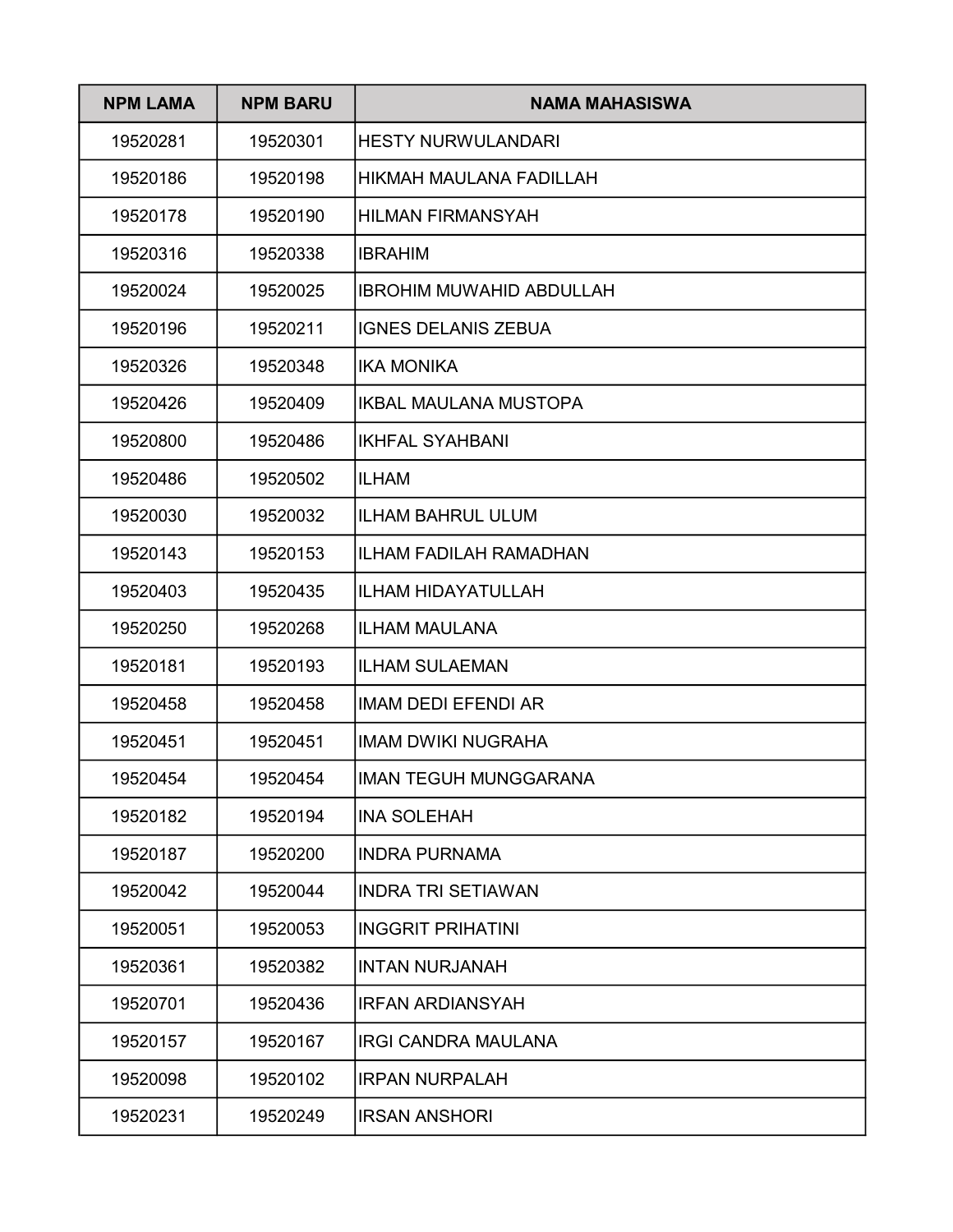| <b>NPM LAMA</b> | <b>NPM BARU</b> | NAMA MAHASISWA                    |
|-----------------|-----------------|-----------------------------------|
| 19520131        | 19520140        | <b>IRSYAD RAMADHAN</b>            |
| 19520382        | 19520407        | <b>IRVAN SETIA BUDI</b>           |
| 19520001        | 19520001        | <b>ISMAIL MARZUKI NURSIDIK</b>    |
| 19520226        | 19520242        | <b>IVALDI LATIF</b>               |
| 19520354        | 19520375        | <b>IVAN ARIVANSYAH</b>            |
| 19520220        | 19520236        | <b>IWAN ADITIA</b>                |
| 19520405        | 19520113        | <b>JAENAL ARIFIN</b>              |
| 19520321        | 19520343        | <b>JAJAM NURJAMAN</b>             |
| 19520432        | 19520429        | <b>JAJANG SOLEHUDIN</b>           |
| 19520009        | 19520009        | <b>JEJEN ZAENAL MUSTOPA</b>       |
| 19520488        | 19520503        | <b>JUANA SULAEMAN</b>             |
| 19520489        | 19520504        | <b>JUANA SULAEMAN</b>             |
| 19520377        | 19520398        | <b>JUJUN ABDUL FATAH</b>          |
| 19520041        | 19520043        | JULIAN SABTAYUDHA PRAWIRA         |
| 19520205        | 19520221        | KANIA LESTARI                     |
| 19520110        | 19520119        | <b>KARTIKA DEWI</b>               |
| 19520251        | 19520269        | <b>KARTIKAWATI</b>                |
| 19520100        | 19520104        | <b>KHAIRUL AKBAR</b>              |
| 19520263        | 19520283        | <b>KIKI RIZKI FAUZA</b>           |
| 19520133        | 19520142        | <b>KORI ALFAJRI</b>               |
| 19520019        | 19520020        | <b>KRISNA FEBI ALBAIT BAIHAKI</b> |
| 19520280        | 19520300        | KRISTO AJI PUSAKA PUTRA NUSANTARA |
| 19520320        | 19520342        | <b>KURNIA SANDI</b>               |
| 19520199        | 19520214        | KURNIAWAN DWI YANTO               |
| 19520010        | 19520010        | KUSUMA PUTRA DEWANGGA             |
| 19520124        | 19520133        | <b>LANGGENG</b>                   |
| 19520117        | 19520126        | <b>LENI LESTIANI</b>              |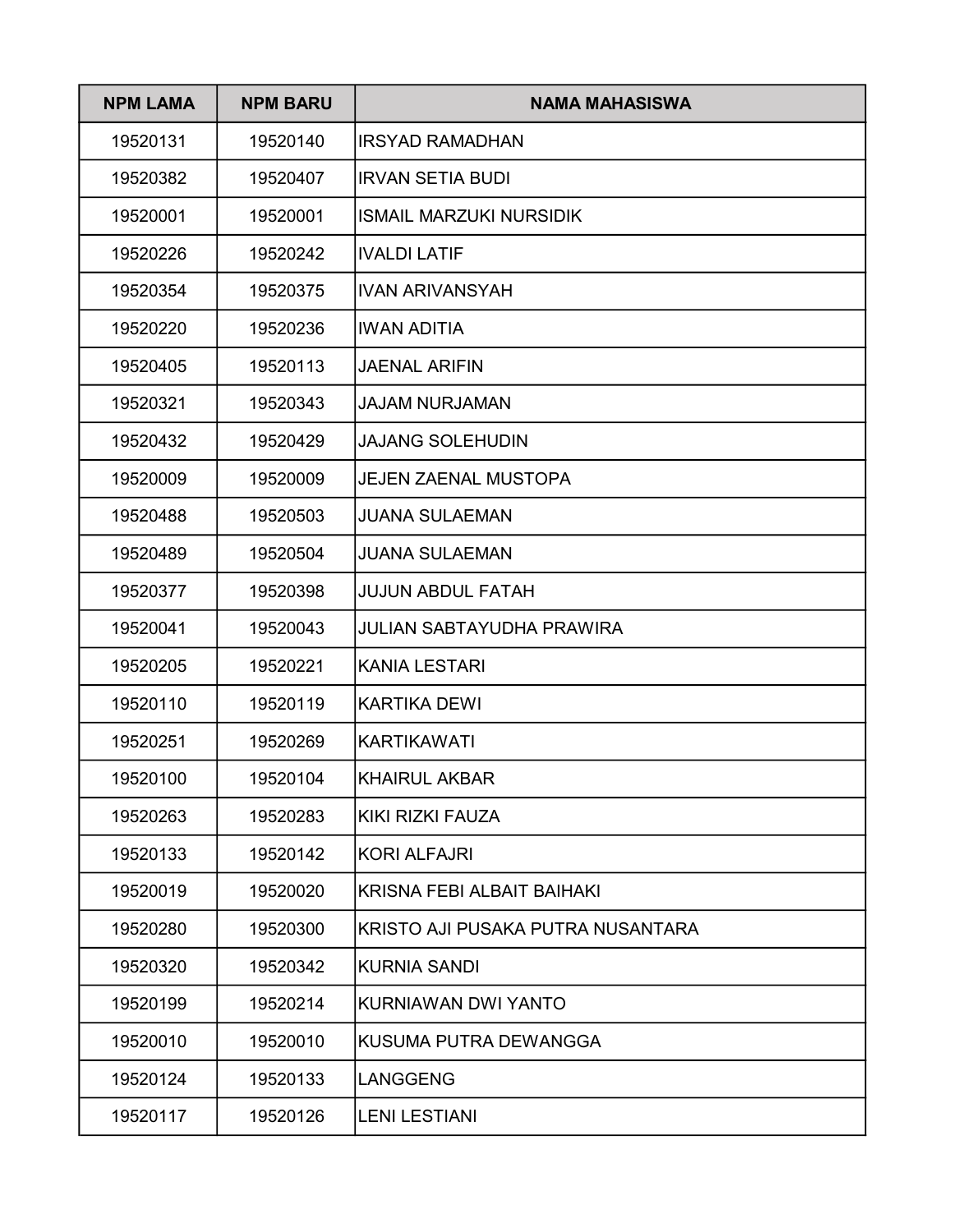| <b>NPM LAMA</b> | <b>NPM BARU</b> | <b>NAMA MAHASISWA</b>               |
|-----------------|-----------------|-------------------------------------|
| 19520115        | 19520124        | LEONARDO DEDY SAPUTRA SITORUS       |
| 19520123        | 19520132        | LIZZETIA AWANI                      |
| 19520363        | 19520384        | LUCKY RAMADHAN W                    |
| 19520112        | 19520121        | <b>LUKMAN NUR HAKIM</b>             |
| 19520221        | 19520237        | <b>LUTHFI ADITIYA</b>               |
| 19520052        | 19520054        | <b>M KAHFI RAIHAN</b>               |
| 19520227        | 19520243        | <b>M. TIO RAMADHAN</b>              |
| 19520252        | 19520270        | MAHESA SANGGABUANA NURULLOH RESPATI |
| 19520900        | 19520438        | <b>MARIYAM</b>                      |
| 19520054        | 19520056        | <b>MARTINO ADI PANGESTU</b>         |
| 19520490        | 19520497        | <b>MAULANA LINDU AJIZ</b>           |
| 19520407        | 19520114        | <b>MAULANA MALIK IBRAHIM</b>        |
| 19520482        | 19520482        | <b>MAULANI HERAWATI</b>             |
| 19520050        | 19520052        | <b>MEDI JUANA</b>                   |
| 19520083        | 19520086        | MEISYA FITRI YADILLAH               |
| 19520035        | 19520037        | IMELINDA AMELIA KHIAROTUN NISA      |
| 19520367        | 19520387        | <b>MIRWANSYAH</b>                   |
| 19520089        | 19520091        | MOCH NAUVAL AZIZ                    |
| 19520094        | 19520097        | <b>MOCHAMAD AGUNG FEBRIANTO</b>     |
| 19520315        | 19520337        | <b>MOCHAMAD AMIRULOH</b>            |
| 19520191        | 19520205        | MOCHAMAD DANIADI FATURAHMAN KUSYANA |
| 19520212        | 19520228        | <b>MOCHAMAD FAHMI ADJIE ROSADI</b>  |
| 19520294        | 19520093        | <b>MOCHAMAD FAISAL AL FARIDZI</b>   |
| 19520260        | 19520280        | MOCHAMAD FITRAH RIZKY RAMADHAN      |
| 19520279        | 19520299        | MOCHAMAD IDHAM NISWAN PRATAMA       |
| 19520359        | 19520380        | MOCHAMAD REZZA PUTRA PERDANA        |
| 19520108        | 19520117        | <b>MOCHAMAD RIVALDI MAULANA</b>     |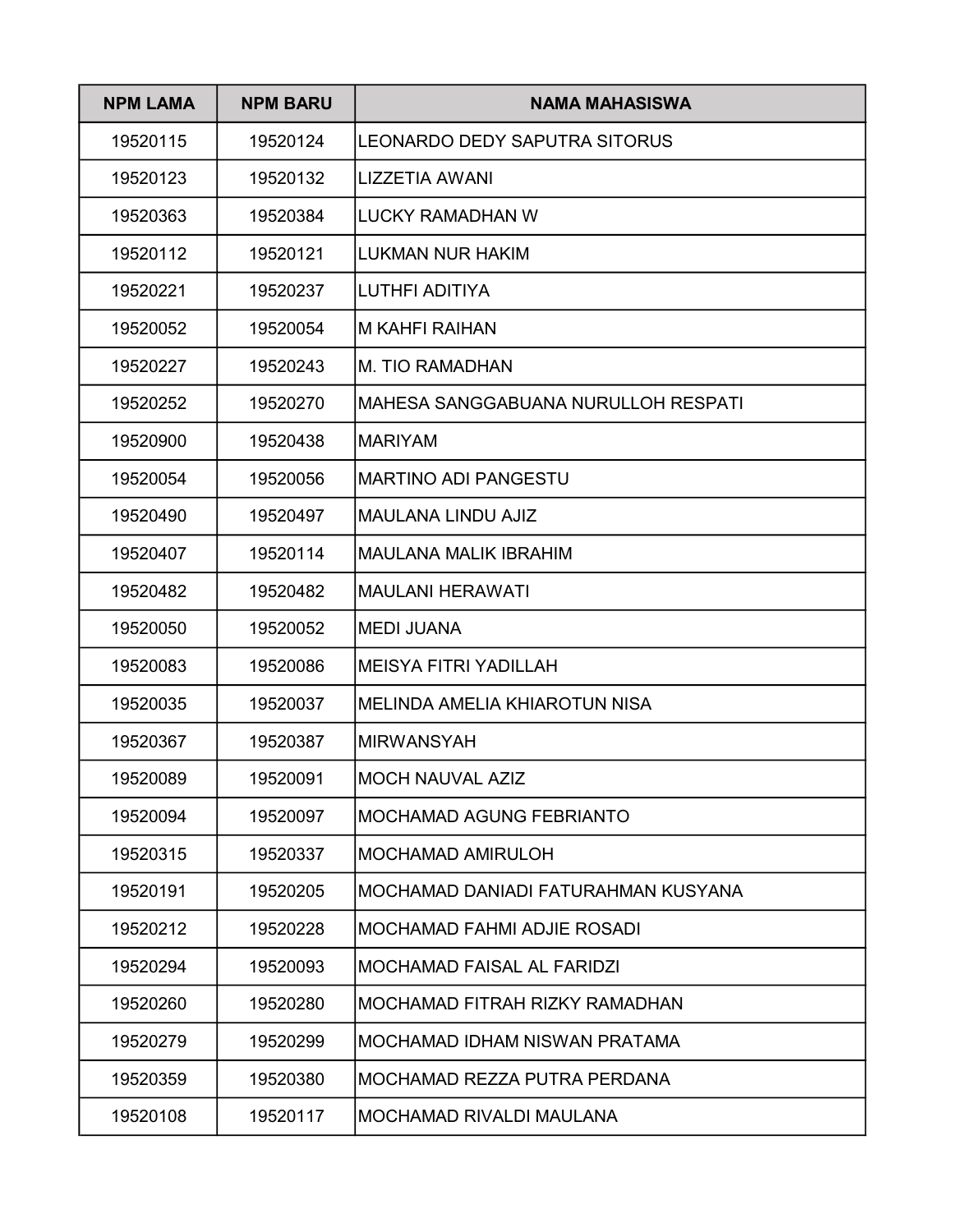| <b>NPM LAMA</b> | <b>NPM BARU</b> | NAMA MAHASISWA                 |
|-----------------|-----------------|--------------------------------|
| 19520286        | 19520307        | MOCHAMAD YASRIL SETIAWAN       |
| 19520383        | 19520408        | <b>MOCHAMAD YUSUF</b>          |
| 19520492        | 19520498        | <b>MOH TAUFIK</b>              |
| 19520487        | 19520487        | MOHAMAD MAHZUMI ALQUSHOYYI     |
| 19520468        | 19520468        | MOHAMAD SALIM                  |
| 19520165        | 19520175        | MOHAMMAD DENDY IRVANSYAH       |
| 19520202        | 19520218        | MOHAMMAD RIZKI FAUZAN          |
| 19520276        | 19520296        | MOHAMMAD RIZKI FAUZAN          |
| 19520479        | 19520479        | IMOHAMMAD SODHIK               |
| 19520253        | 19520271        | MUCHAMAD RIFKY MAULANA         |
| 19520129        | 19520138        | MUHAMAD AGUNG MAULANA          |
| 19520474        | 19520474        | <b>IMUHAMAD ALFI</b>           |
| 19520060        | 19520062        | IMUHAMAD ALI AIKAL             |
| 19520408        | 19520115        | MUHAMAD ARDIANSAH              |
| 19520469        | 19520469        | IMUHAMAD ARIEF APRIYANSYAH     |
| 19520007        | 19520007        | IMUHAMAD FAHMI SA'ADILAH       |
| 19520144        | 19520154        | IMUHAMAD FARHAN MUZAKI         |
| 19520175        | 19520187        | MUHAMAD FAUZI GUFRON           |
| 19520437        | 19520485        | <b>MUHAMAD HAERUDIN</b>        |
| 19520008        | 19520008        | <b>MUHAMAD IBNU SOLEHUDIN</b>  |
| 19520261        | 19520281        | MUHAMAD IQBAL MAULANA          |
| 19520442        | 19520442        | MUHAMAD IVALIO IRAZ            |
| 19520448        | 19520448        | <b>MUHAMAD RAMDAN</b>          |
| 19520274        | 19520294        | <b>MUHAMAD RIFQI ALGHIFARI</b> |
| 19520283        | 19520303        | MUHAMAD RIPATTUL HAMDI         |
| 19520017        | 19520018        | MUHAMAD RIZAL MIFTAH PRATAMA   |
| 19520460        | 19520460        | <b>MUHAMAD SALMAN NURDIN</b>   |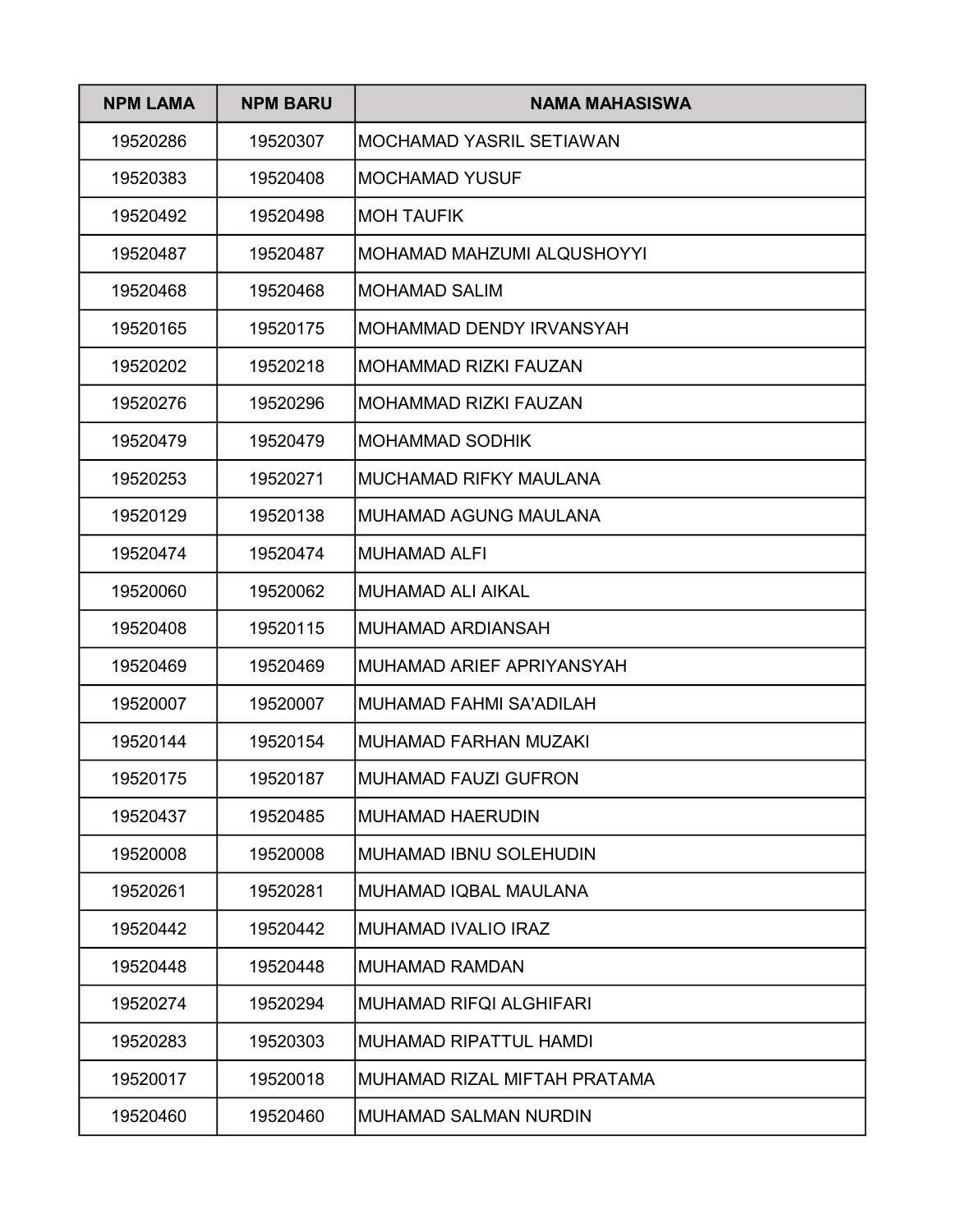| <b>NPM LAMA</b> | <b>NPM BARU</b> | <b>NAMA MAHASISWA</b>                |
|-----------------|-----------------|--------------------------------------|
| 19520470        | 19520470        | MUHAMAD SIGIT MUZTAHIDIN             |
| 19520409        | 19520147        | MUHAMAD TAUFIK HIDAYAT               |
| 19520441        | 19520441        | MUHAMAD TAUFIK MULYADI               |
| 19520169        | 19520179        | IMUHAMMAD ABIY ZAYYAN                |
| 19520085        | 19520088        | MUHAMMAD ARDIAN WIJAYA PUTRA         |
| 19520141        | 19520151        | IMUHAMMAD ARFIANDI GUMILAR           |
| 19520410        | 19520183        | IMUHAMMAD BAIHAQI                    |
| 19520179        | 19520191        | MUHAMMAD DHAFA BALADIL AMIN          |
| 19520411        | 19520184        | IMUHAMMAD EKA WIJAYA                 |
| 19520293        | 19520314        | MUHAMMAD ELDITO                      |
| 19520457        | 19520457        | IMUHAMMAD FIRDIANSYAH                |
| 19520028        | 19520030        | IMUHAMMAD FITRA ALDIAN               |
| 19520254        | 19520272        | MUHAMMAD HABIB RAMZI DHIYAULHAQ      |
| 19520045        | 19520047        | IMUHAMMAD HADI KHARISMA              |
| 19520113        | 19520122        | MUHAMMAD IBNU BAIHAQI                |
| 19520236        | 19520254        | IMUHAMMAD IDAM ABDURRAHMAN           |
| 19520082        | 19520085        | IMUHAMMAD IHSAN ALKAMIL              |
| 19520358        | 19520379        | MUHAMMAD INDRA MALIKI                |
| 19520159        | 19520169        | MUHAMMAD LEADERIUS WICAKSONO PRIHADI |
| 19520047        | 19520049        | MUHAMMAD LEORY SATRIA DIMITRI        |
| 19520201        | 19520217        | <b>MUHAMMAD MAULANA BUKHORI</b>      |
| 19520086        | 19520089        | MUHAMMAD NURMAULUDIN                 |
| 19520337        | 19520358        | <b>MUHAMMAD RAFLI HANAFI</b>         |
| 19520055        | 19520057        | <b>MUHAMMAD RAFLI MALDINI</b>        |
| 19520056        | 19520058        | <b>MUHAMMAD RAMDANI</b>              |
| 19520105        | 19520109        | <b>MUHAMMAD RIDWAN</b>               |
| 19520356        | 19520377        | MUHAMMAD RIZKY FADILAH               |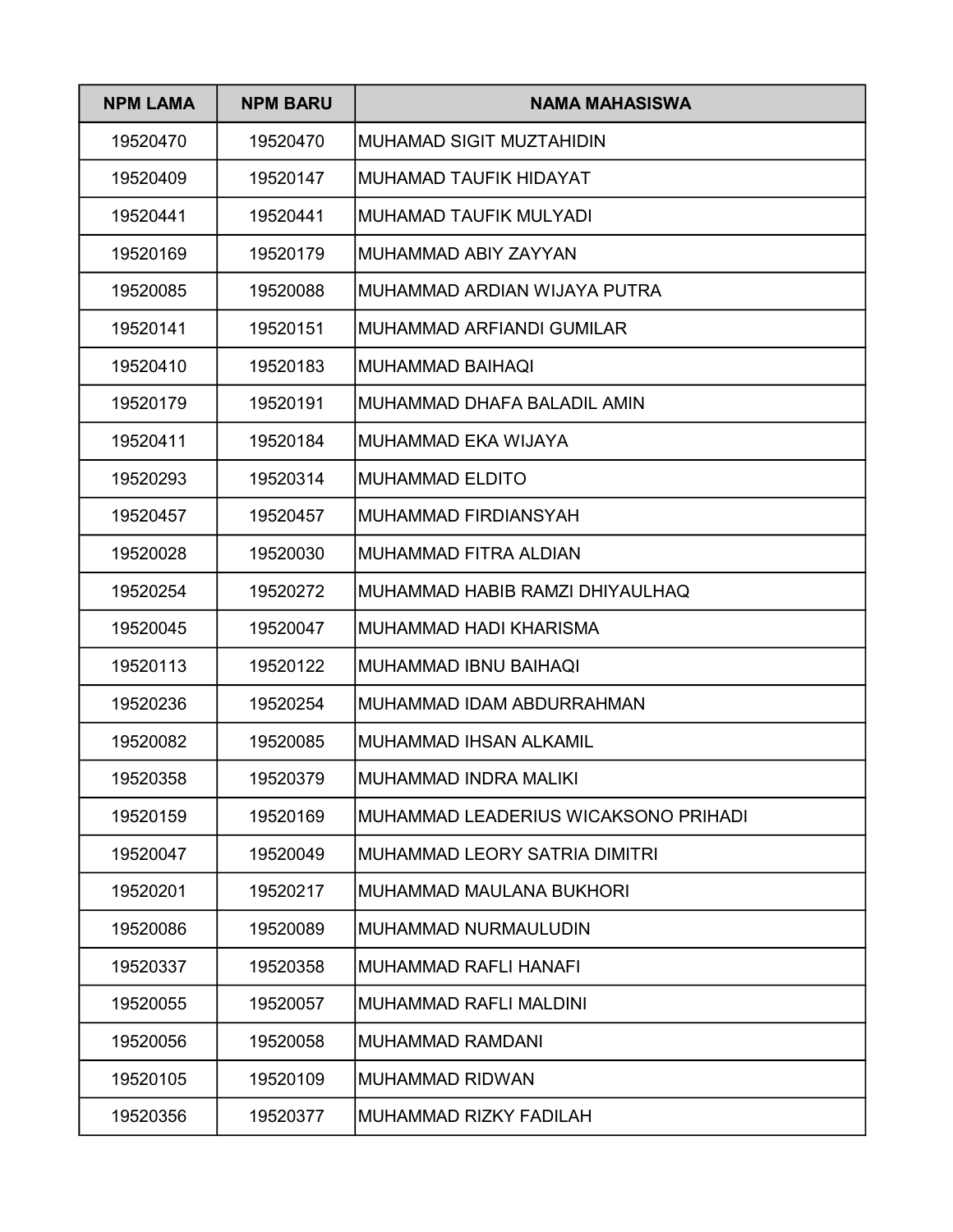| <b>NPM LAMA</b> | <b>NPM BARU</b> | <b>NAMA MAHASISWA</b>            |
|-----------------|-----------------|----------------------------------|
| 19520046        | 19520048        | MUHAMMAD RIZQI MULDANI           |
| 19520350        | 19520371        | <b>MUHAMMAD ROFI BADRUSSALAM</b> |
| 19520183        | 19520195        | MUHAMMAD WAHDAN ALBAROOL         |
| 19520172        | 19520182        | MUHAMMAD YANI                    |
| 19520412        | 19520199        | MUHAMMAD ZAINUL HAFID            |
| 19520413        | 19520202        | <b>MUJIATUL ADAWIYAH</b>         |
| 19520033        | 19520035        | <b>MUSYADAD RAEHAN</b>           |
| 19520192        | 19520206        | <b>NABILA AZAHRA</b>             |
| 19520278        | 19520298        | NABILA AZZAHRA                   |
| 19520336        | 19520357        | NENDEN ANNISA NURAULIA           |
| 19520310        | 19520330        | NINIT WIDIANTI                   |
| 19520446        | 19520446        | NIQO ANDRY JUNIOR                |
| 19520477        | 19520477        | <b>NISSAN DIES GASTON</b>        |
| 19520370        | 19520390        | <b>NOVIE JULIANSYAH</b>          |
| 19520211        | 19520227        | NUBHAN MUNABBIH                  |
| 19520239        | 19520257        | NUR FADHILAH HAMIDAH KOSTAMAN    |
| 19520128        | 19520137        | <b>NUR SAMSY NAUQI</b>           |
| 19520118        | 19520027        | <b>NURUL SOFARIAH</b>            |
| 19520379        | 19520400        | <b>OKY WULANDARI</b>             |
| 19520119        | 19520128        | PATRICIA YOLANDA VIRGINE         |
| 19520026        | 19520028        | PRASETYO AHMAT DAMANURI          |
| 19520184        | 19520196        | PRAYOGA RAMADHAN                 |
| 19520353        | 19520374        | PRAYOGA RAMADHAN                 |
| 19520135        | 19520144        | PRINGGO WICAKSONO                |
| 19520349        | 19520370        | PUPU PUJASWARA                   |
| 19520069        | 19520071        | PUTRI AYU MAHARANI               |
| 19520214        | 19520230        | PUTRI WIDIA RAMADHANI            |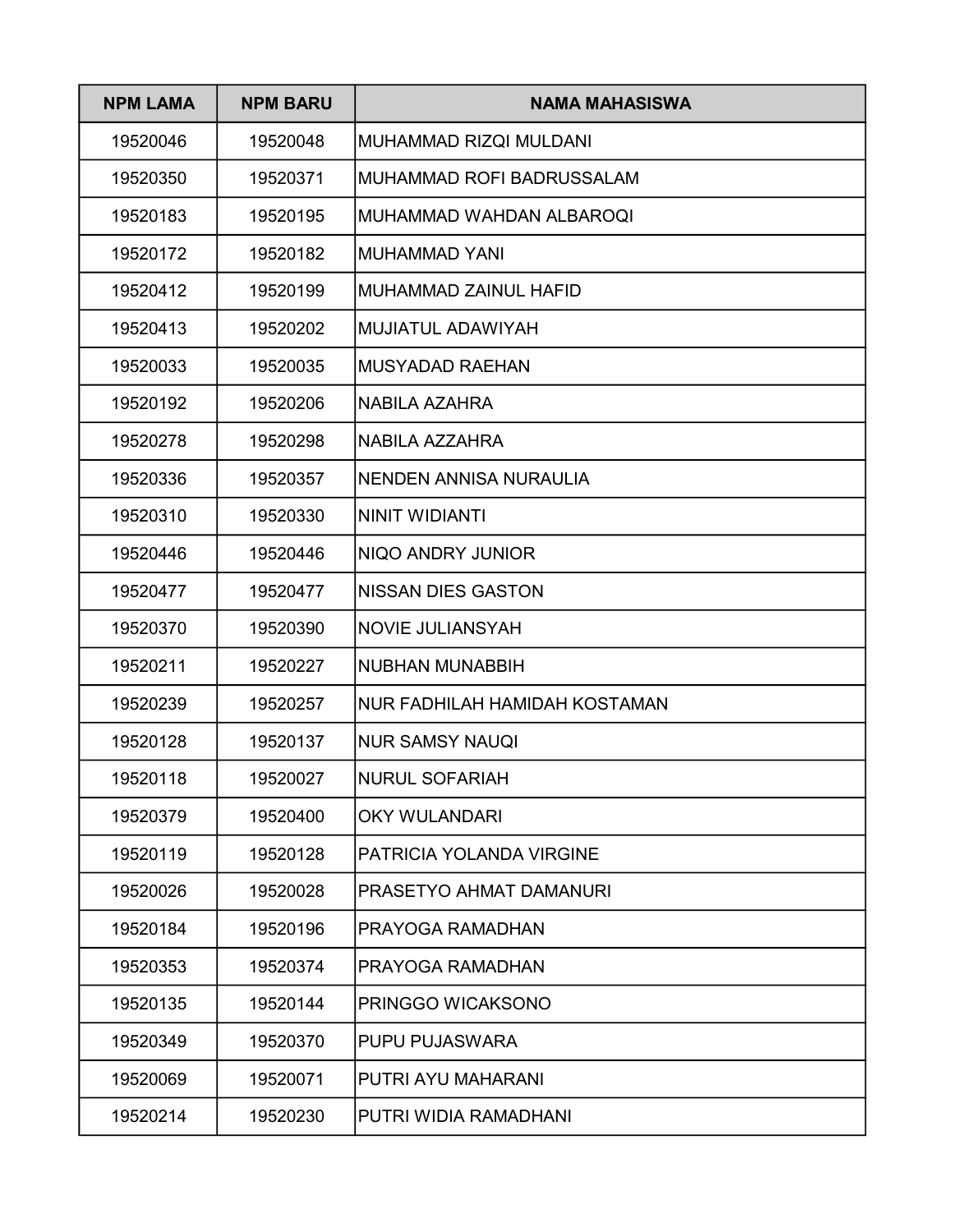| <b>NPM LAMA</b> | <b>NPM BARU</b> | <b>NAMA MAHASISWA</b>               |
|-----------------|-----------------|-------------------------------------|
| 19520029        | 19520031        | RAAFI RIZKIA NURWANA                |
| 19520213        | 19520229        | <b>RAFI FEBRIANSYAH</b>             |
| 19520265        | 19520285        | RAFIKA SALSABILA                    |
| 19520038        | 19520040        | <b>RAFLY RAMADHAN</b>               |
| 19520307        | 19520327        | <b>RAGIL DWI RIANSYAH</b>           |
| 19520378        | 19520399        | RAHAYU AGVIYANTI KUSDINAR           |
| 19520255        | 19520273        | RAHMAT HIDAYAT                      |
| 19520347        | 19520368        | <b>RAHMAT SAEFULOH</b>              |
| 19520338        | 19520359        | RAHMAT SANY FERDIANSYAH             |
| 19520130        | 19520139        | <b>RAIHAN AYU WIDIASTUTI</b>        |
| 19520092        | 19520095        | <b>RAIHAN FADHILLAH</b>             |
| 19520070        | 19520073        | <b>RAIHANI NUR MELINDA</b>          |
| 19520096        | 19520100        | <b>RAKA SETIAWAN</b>                |
| 19520020        | 19520021        | <b>RALLYANDI</b>                    |
| 19520068        | 19520070        | RAMA KHOINOR UGIE FADILLAH          |
| 19520335        | 19520356        | RAMDHAN MUHAMMAD                    |
| 19520058        | 19520060        | <b>RANDA</b>                        |
| 19520137        | 19520072        | RAYHAN VANIA SALSABILA              |
| 19520164        | 19520174        | <b>REGA FIRDAUS</b>                 |
| 19520235        | 19520253        | <b>REIHAN DHIVA PAJRIAFIN HARIS</b> |
| 19520218        | 19520234        | <b>REIHAN SUKMAWAN</b>              |
| 19520003        | 19520003        | <b>REKSI IRAWAN</b>                 |
| 19520269        | 19520289        | <b>RENALDI RIZKI AL FIRDAUS</b>     |
| 19520351        | 19520372        | <b>RENDI ANUGRAH SAPUTRA</b>        |
| 19520357        | 19520378        | <b>RENDI SUPARMAN</b>               |
| 19520151        | 19520161        | <b>RESKY JULIANTARA</b>             |
| 19520153        | 19520163        | <b>RESTI DAMAYANTI</b>              |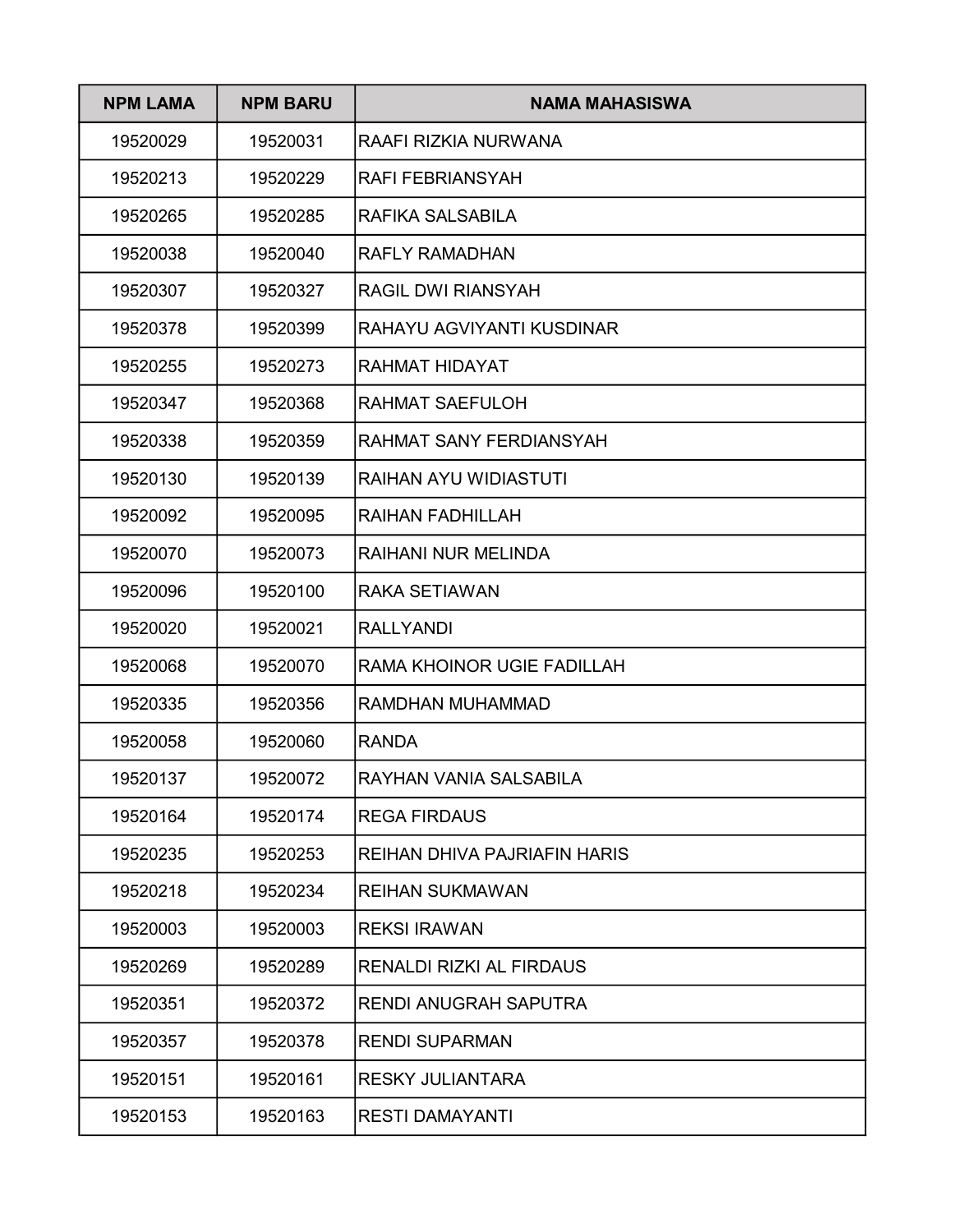| <b>NPM LAMA</b> | <b>NPM BARU</b> | NAMA MAHASISWA                |
|-----------------|-----------------|-------------------------------|
| 19520313        | 19520334        | <b>RESTU AULIA SAFITRI</b>    |
| 19520229        | 19520245        | <b>RESTU BERLIAN INDIANA</b>  |
| 19520264        | 19520284        | <b>RETORIKA PEBRIANI</b>      |
| 19520103        | 19520107        | <b>REYHAN MUHAMMAD IQBAL</b>  |
| 19520414        | 19520209        | REZA AKMAL AWALUDIN           |
| 19520314        | 19520336        | <b>RIA RISTIANI</b>           |
| 19520219        | 19520235        | <b>RICKY RIVALDO PUTRA</b>    |
| 19520067        | 19520069        | <b>RIFAL FIRDAUS</b>          |
| 19520285        | 19520305        | <b>RIFKI ALFANDI</b>          |
| 19520061        | 19520063        | <b>RIFKY ALPARIZ MUSLIMIN</b> |
| 19520301        | 19520322        | RIFKY YUDA DIPRAJA            |
| 19520075        | 19520078        | RIFQI FAUZAN ASHIDIQ          |
| 19520120        | 19520129        | <b>RIJAL RUDIN EPENDI</b>     |
| 19520216        | 19520232        | <b>RIJALI</b>                 |
| 19520160        | 19520170        | <b>RIJAN FAUZAN HANIF</b>     |
| 19520425        | 19520406        | RIKI ARI DARMAWAN             |
| 19520095        | 19520099        | <b>RIKI SUBAKTI</b>           |
| 19520064        | 19520066        | RIMBA ZULFIKAR SOMANTRI       |
| 19520093        | 19520096        | <b>RINA SITI SYABARIAH</b>    |
| 19520014        | 19520015        | RIRIN DEVAYANI CHANDRA        |
| 19520346        | 19520367        | <b>RISKI MAULANA</b>          |
| 19520329        | 19520351        | RISKY WISNU MAULANA           |
| 19520238        | 19520256        | RIVALDI ABDI NAGARA           |
| 19520304        | 19520325        | RIYADH FAUZI NASRULLOH        |
| 19520386        | 19520413        | RIYANA BAGAS PUTRA            |
| 19520027        | 19520029        | RIZA KALAM MALIK              |
| 19520362        | 19520383        | RIZKI AKHMAD FAUZI            |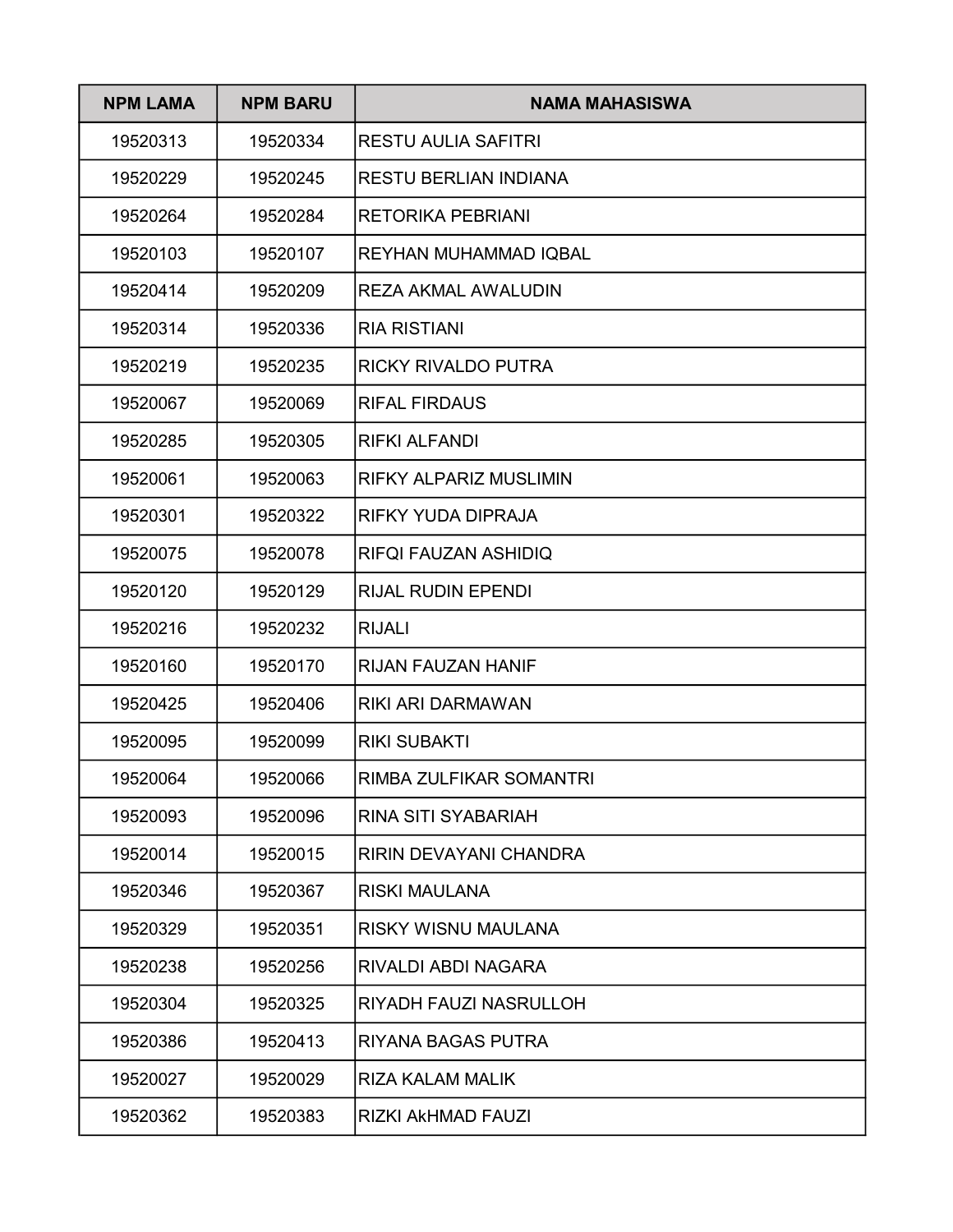| <b>NPM LAMA</b> | <b>NPM BARU</b> | <b>NAMA MAHASISWA</b>       |
|-----------------|-----------------|-----------------------------|
| 19520012        | 19520013        | <b>RIZKI INTANI</b>         |
| 19520066        | 19520068        | RIZKY AMALIA                |
| 19520453        | 19520453        | <b>RIZQI MAULIDA SYAM</b>   |
| 19520018        | 19520019        | ROLAND A.M. REDO            |
| 19520308        | 19520328        | <b>RUDI HARTONO</b>         |
| 19520371        | 19520391        | <b>RULLI HABIBULLOH</b>     |
| 19520461        | 19520461        | RYAN ANUGRAH ARGAWILIS      |
| 19520142        | 19520152        | <b>RYZUS ILMI ABABIL</b>    |
| 19520478        | 19520478        | SAEPULLOH CAHYADI RAMADHAN  |
| 19520259        | 19520279        | SAGITA FATMA ASSYAM         |
| 19520415        | 19520215        | <b>SAINAN</b>               |
| 19520416        | 19520247        | <b>SAIPULOH</b>             |
| 19520328        | 19520350        | <b>SALEH SAEPUL RAHMAN</b>  |
| 19520215        | 19520231        | <b>SALSABILA DEWANTI</b>    |
| 19520232        | 19520250        | <b>SALSABILA NUR ZAHRAN</b> |
| 19520427        | 19520412        | <b>SANUWAR ALI</b>          |
| 19520480        | 19520480        | <b>SENDI AKBAR ROMADON</b>  |
| 19520147        | 19520157        | SEPTIAN DWI MULIANA         |
| 19520282        | 19520302        | SEPTIAN DWI SAPUTRA         |
| 19520025        | 19520026        | SETIA SANJAYA SUKMA NINGRAT |
| 19520312        | 19520333        | <b>SETO AJI</b>             |
| 19520471        | 19520471        | <b>SETYO BUDIARTO</b>       |
| 19520447        | 19520447        | SHAFIRA NURUL AZIZAH        |
| 19520099        | 19520103        | <b>SHELVI SETIA RIZKY</b>   |
| 19520225        | 19520241        | <b>SHIDDIQ PERMANA</b>      |
| 19520198        | 19520213        | <b>SHITI SHOLEHAH</b>       |
| 19520040        | 19520042        | <b>SIGIT MUHAMMAD AKBAR</b> |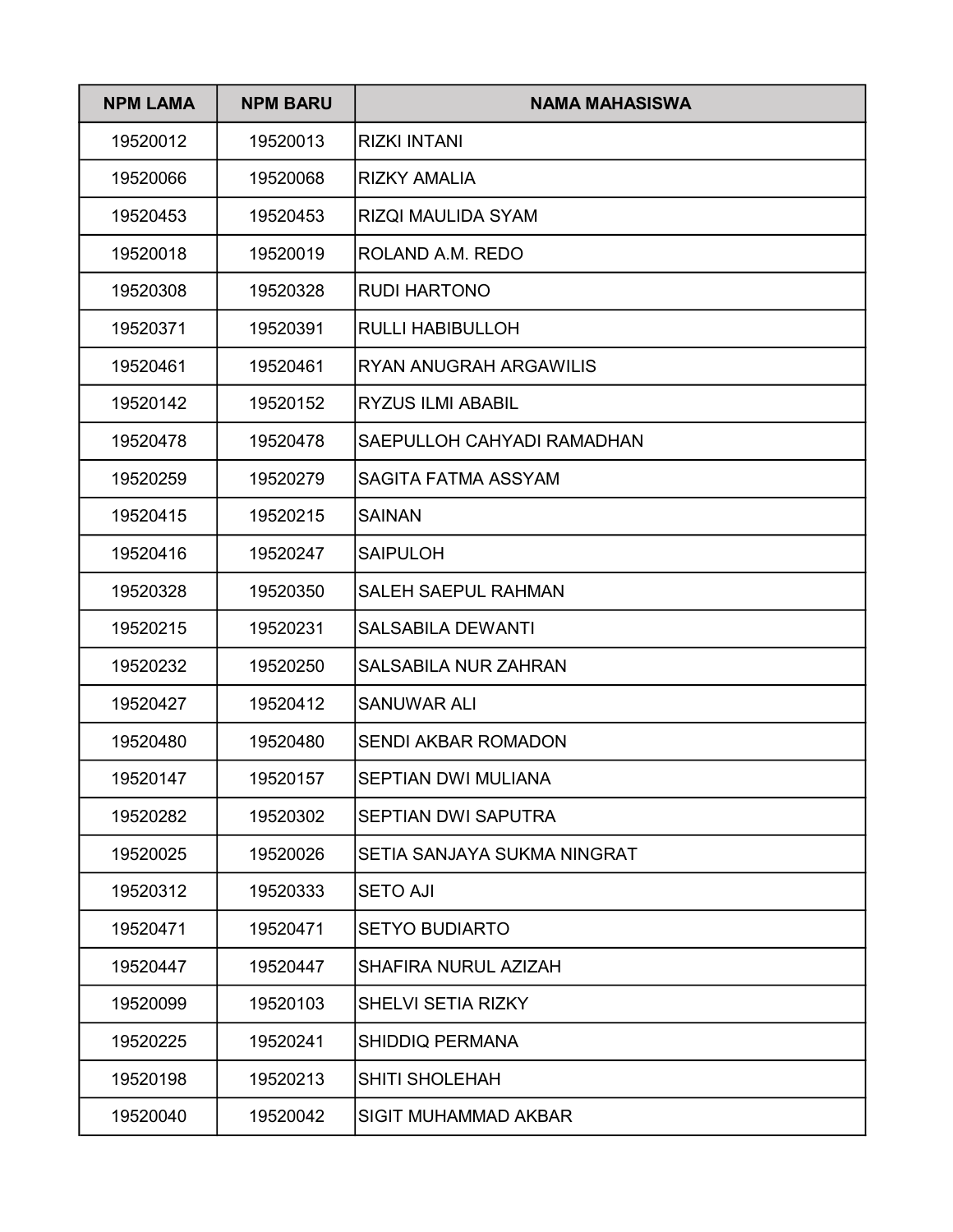| <b>NPM LAMA</b> | <b>NPM BARU</b> | <b>NAMA MAHASISWA</b>         |
|-----------------|-----------------|-------------------------------|
| 19520168        | 19520178        | <b>SILMI ALDIN ELHAQI</b>     |
| 19520155        | 19520165        | <b>SITI ALVIYANI</b>          |
| 19520256        | 19520274        | <b>SITI ANISA</b>             |
| 19520127        | 19520127        | <b>SITI ARIFAH FADHILAH</b>   |
| 19520023        | 19520024        | <b>SITI ROSMAYANTI</b>        |
| 19520193        | 19520207        | <b>SITI TSALWA MEISYAROH</b>  |
| 19520270        | 19520290        | <b>SOPYAN MA'RUF</b>          |
| 19520059        | 19520061        | <b>SUCI LAILA SYIFA</b>       |
| 19520072        | 19520075        | <b>SUGIHARTO MUFTI</b>        |
| 19520417        | 19520248        | <b>SULAEMAN</b>               |
| 19520418        | 19520275        | <b>SUPANDI</b>                |
| 19520419        | 19520278        | <b>SUPRIYADI</b>              |
| 19520472        | 19520472        | <b>SURYANA</b>                |
| 19520044        | 19520046        | <b>SYAEFUROHMAN</b>           |
| 19520700        | 19520492        | <b>SYAHRIL RAMADHAN</b>       |
| 19520297        | 19520318        | <b>T. RACHMAN TRIANSYAH</b>   |
| 19520434        | 19520505        | <b>TANTAN RUSYANA</b>         |
| 19520323        | 19520345        | TASYA ALAWIYAH RATNA          |
| 19520257        | 19520276        | <b>TAUFIK ABDUL AZIZ</b>      |
| 19520273        | 19520293        | <b>TEGAR EKA SEPRIANA</b>     |
| 19520140        | 19520150        | <b>TEGUH PUTRA PAMUNGKAS</b>  |
| 19520021        | 19520022        | <b>TEGUH ZULFIKAR PRIATNA</b> |
| 19520420        | 19520331        | <b>THOMAS ADITYA PRAYOGO</b>  |
| 19520332        | 19520354        | <b>THORIQ TIFANA MAULIDAN</b> |
| 19520161        | 19520171        | TINA AGUSTIA ANGGRAENI        |
| 19520258        | 19520277        | <b>TINI KARTINI</b>           |
| 19520381        | 19520405        | <b>TOPAN BUDI KUSUMAH</b>     |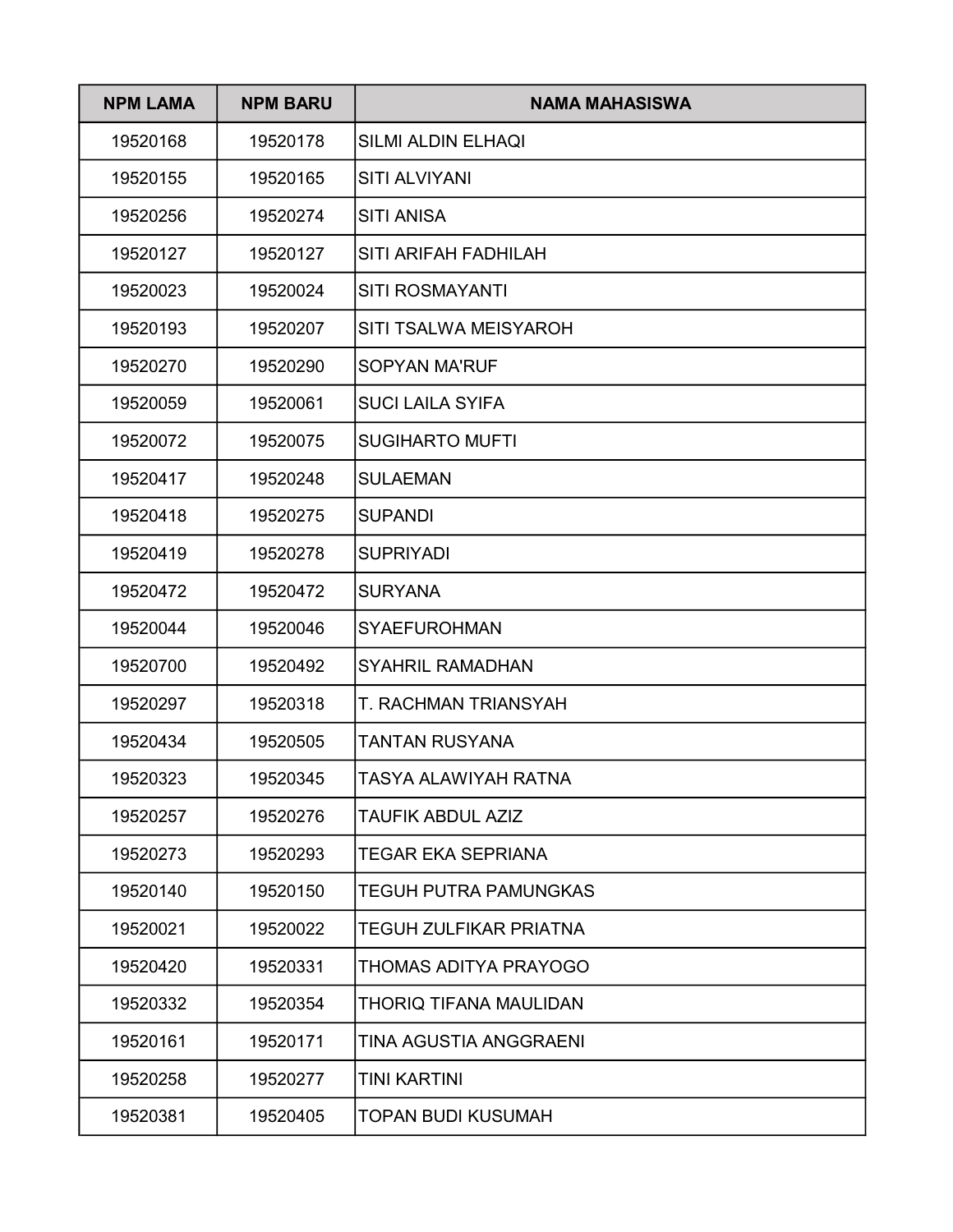| <b>NPM LAMA</b> | <b>NPM BARU</b> | NAMA MAHASISWA                |
|-----------------|-----------------|-------------------------------|
| 19520459        | 19520459        | <b>TOTOH ABDUL FATAH</b>      |
| 19520421        | 19520335        | <b>TUBAGUS SATYA HAPRABU</b>  |
| 19520342        | 19520363        | <b>UJANG LALA SUNTARA</b>     |
| 19520284        | 19520304        | <b>VEREN FERSA ANDIANSYAH</b> |
| 19520422        | 19520401        | <b>VINKA MUTIARA</b>          |
| 19520171        | 19520181        | VIOLETA FERNANDA              |
| 19520145        | 19520155        | <b>VIRA NUR SAVITRI</b>       |
| 19520423        | 19520402        | <b>WAHYU RAMDHANY</b>         |
| 19520005        | 19520005        | <b>WANDA ROHMANSYAH</b>       |
| 19520121        | 19520130        | <b>WARDA HAVIS</b>            |
| 19520237        | 19520255        | <b>WARINING RAHAYU</b>        |
| 19520204        | 19520220        | <b>WHISNU PANGESTU</b>        |
| 19520190        | 19520204        | <b>WIJDAN CAHYA</b>           |
| 19520327        | 19520349        | <b>WULAN SARI</b>             |
| 19520166        | 19520176        | YANTO MALIK YUSUP             |
| 19520062        | 19520064        | <b>YAZID AL BUSTHOMI</b>      |
| 19520122        | 19520131        | <b>YESA PRILIAN</b>           |
| 19520424        | 19520403        | YESI QUINTANIASYAH            |
| 19520207        | 19520223        | <b>YOGA</b>                   |
| 19520138        | 19520148        | YOGA ARIFADILLAH              |
| 19520318        | 19520340        | <b>YOGA DWISWARA</b>          |
| 19520473        | 19520473        | <b>YOGA PERMANA</b>           |
| 19520109        | 19520118        | YOSEP MUHAMAD RIZAL           |
| 19520376        | 19520397        | YUDILPAN                      |
| 19520174        | 19520186        | YUSEP MAHYUDIN                |
| 19520476        | 19520476        | <b>YUSUP MULYANA</b>          |
| 19520380        | 19520404        | ZAELANI HIDAYATULLOH          |